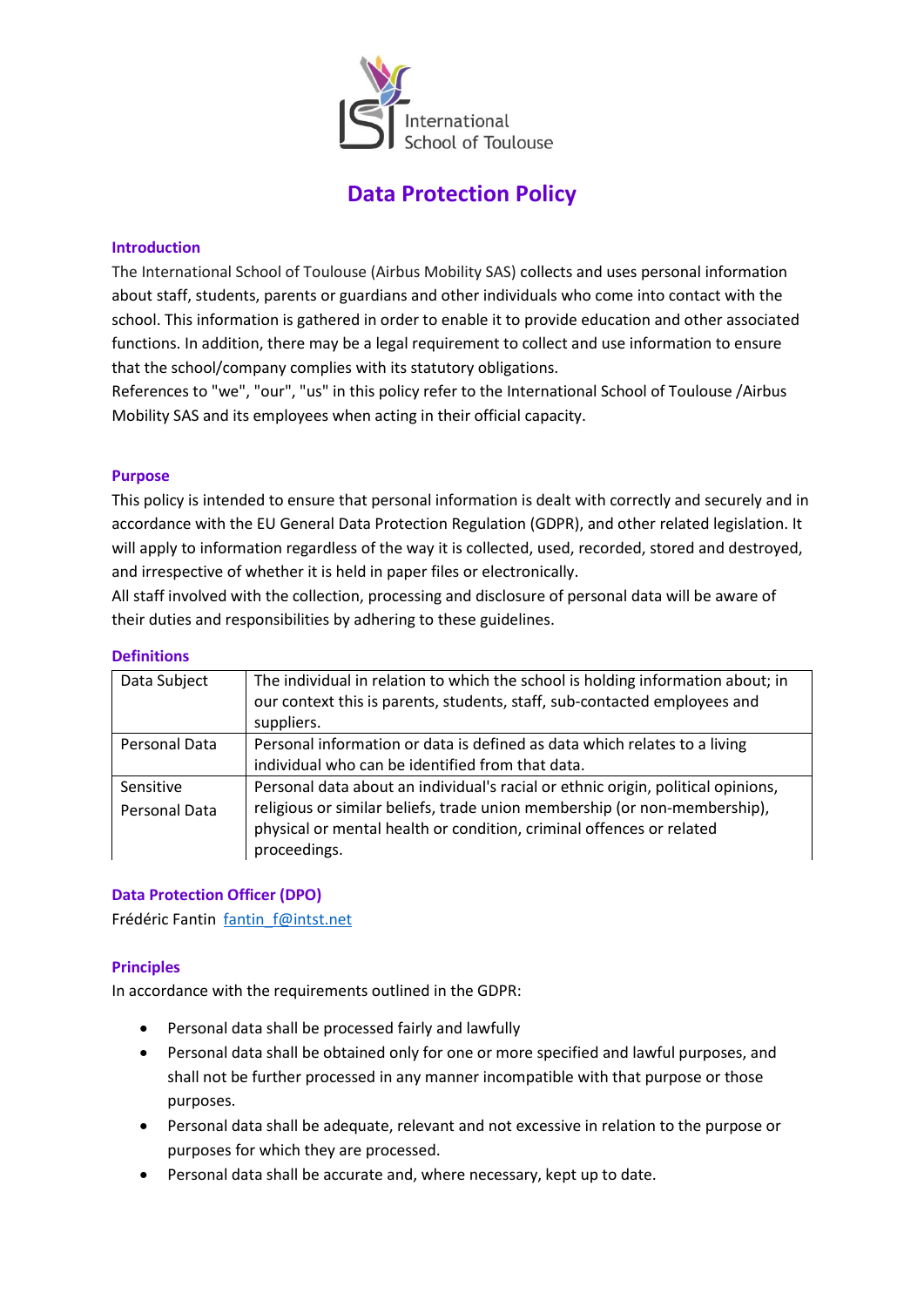

- Personal data processed for any purpose or purposes shall not be kept for longer than is necessary for that purpose or those purposes.
- Personal data shall be processed in accordance with the rights of data subjects under the GDPR.
- Appropriate technical and organisational measures shall be taken against unauthorised or unlawful processing of personal data and against accidental loss or destruction of, or damage to, personal data.
- Personal data shall not be transferred to a country or territory outside the European Economic Area unless that country or territory ensures an adequate level of protection for the rights and freedoms of data subjects in relation to the processing of personal data.

## **Lawful Processing**

Under the GDPR, data will be lawfully processed under the following conditions:

- The consent of the data subject has been obtained and freely given.
- Processing is necessary for:
	- o Compliance with a legal obligation.
	- o The performance of a task carried out in the public interest or in the exercise of official authority vested in the controller.
	- o For the performance of a contract with the data subject or to take steps to enter into a contract.
	- o Protecting the vital interests of a data subject or another person.
	- $\circ$  For the purposes of legitimate interests pursued by the controller or a third party, except where such interests are overridden by the interests, rights or freedoms of the data subject.

#### **Consent**

Some data that we collect is subject to active consent by the data subject which is freely given. This consent can be revoked at any time.

#### **Sensitive Personal Data**

In most cases where we process sensitive personal data we will require the data subject's explicit consent to do this unless exceptional circumstances apply or we are required to do this by law. Where legally allowed, when data are being collected, data subjects will be informed explicitly with whom it will be shared. Sensitive data will be shared on a needs basis with appropriate access controls. In the case of surveys, any element where personal opinions may be considered as 'sensitive data' will be treated as such.

#### **Accuracy and Relevance**

We will ensure that any personal data we process is accurate, adequate, relevant and not excessive, given the purpose for which it was obtained. We will not process personal data obtained for one purpose for any unconnected purpose unless the individual concerned has agreed to this or would otherwise reasonably expect this. Individuals and data subjects must take reasonable steps to ensure that personal data we hold about them is accurate and updated as required.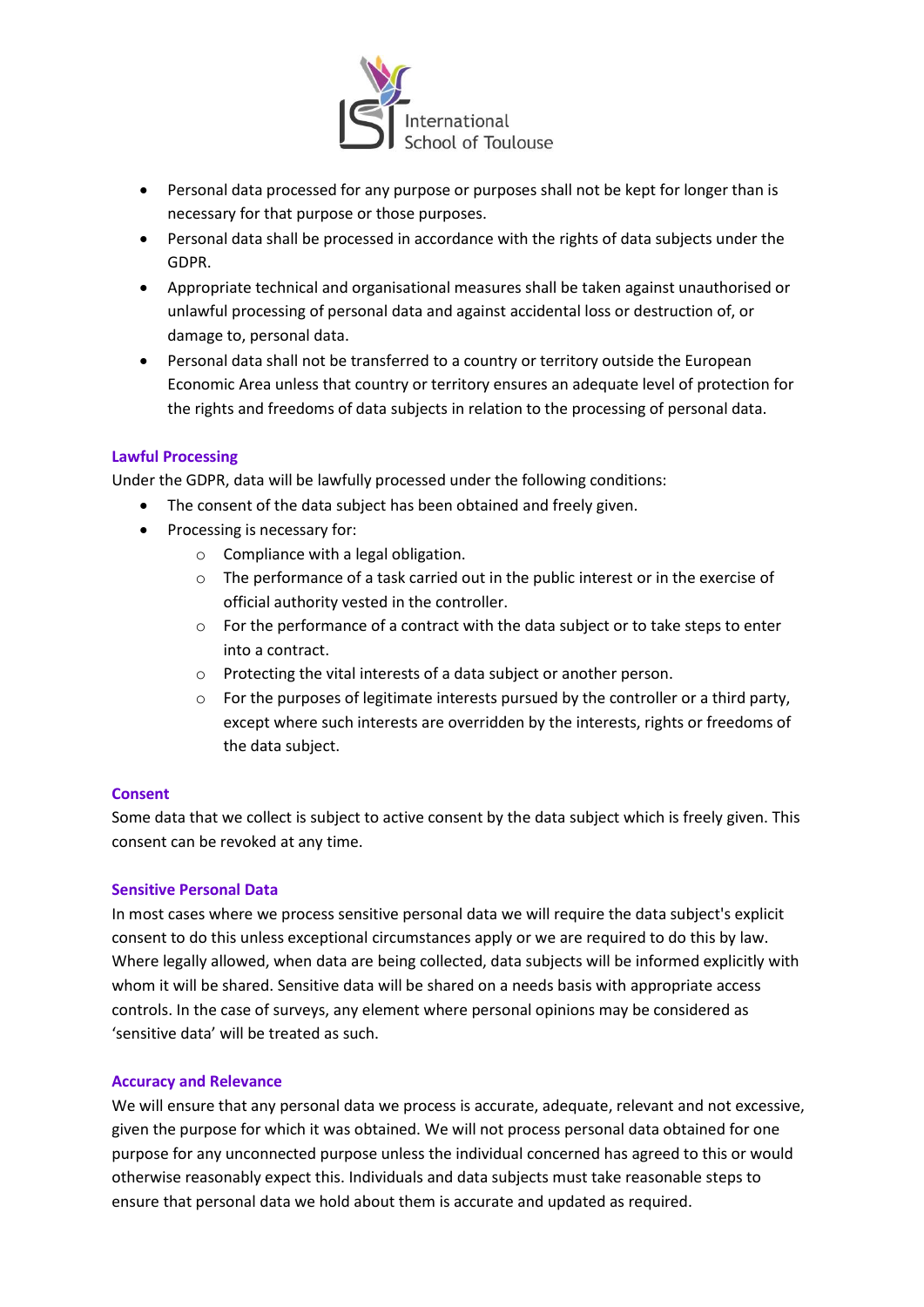

#### **Privacy Notice – transparency of data protection**

Being transparent and providing accessible information to individuals about how we will use their personal data is important for our organisation. Privacy notices for staff, parents and students can be found in the annex of this policy as well as on the school website.

## **Sharing Personal Data**

It is necessary to share personal data with third party organisations. It is our responsibility to ensure that the data we share is compliant with the conditions of processing and is shared in a secure manner.

# **Storing data securely**

- In cases when personal data is stored in paper format, it is kept in a secure place where unauthorised personnel cannot access it.
- Secure remote access software is used for accessing school systems from another location.
- All network users have individual logins and network permissions are set correctly so users can only access the data and files they require to carry out their duties
- Devices such as school laptops, tablets and mobile phones should be password protected. Outside school, the utmost care should be taken to ensure devices are locked or turned off when not in use.
- Antivirus and malware software must be kept up to date as well as operating systems on school laptops, tablets and mobile phones.
- Personal data stored on CDs or memory sticks must be locked away securely when not being used.
- Staff and Students must report loss of a school device laptop, tablet etc) immediately to the Principal and the Network Manager.

# **CCTV**

Cameras are installed where they do not intrude on anyone's privacy and are necessary to fulfil their purpose. In accordance with the law, the use of CCTV is registered with the CNIL and signs showing the use of CCTV cameras for the purposes of safety and security are displayed at entrances to the site.

CCTV recordings are stored for no longer than 30 days. Access to CCTV recorded images is strictly controlled by the Principal of the School.

#### **Data Retention and Deletion**

We retain personal data for no longer than is necessary. What is necessary will depend on the circumstances of each case, taking into account the reasons that the personal data was obtained, but if relevant, the length of retention will be determined in a manner consistent with published legal and regulatory data retention guidelines from French/European authorities. Unrequired data will be deleted as soon as practicable.